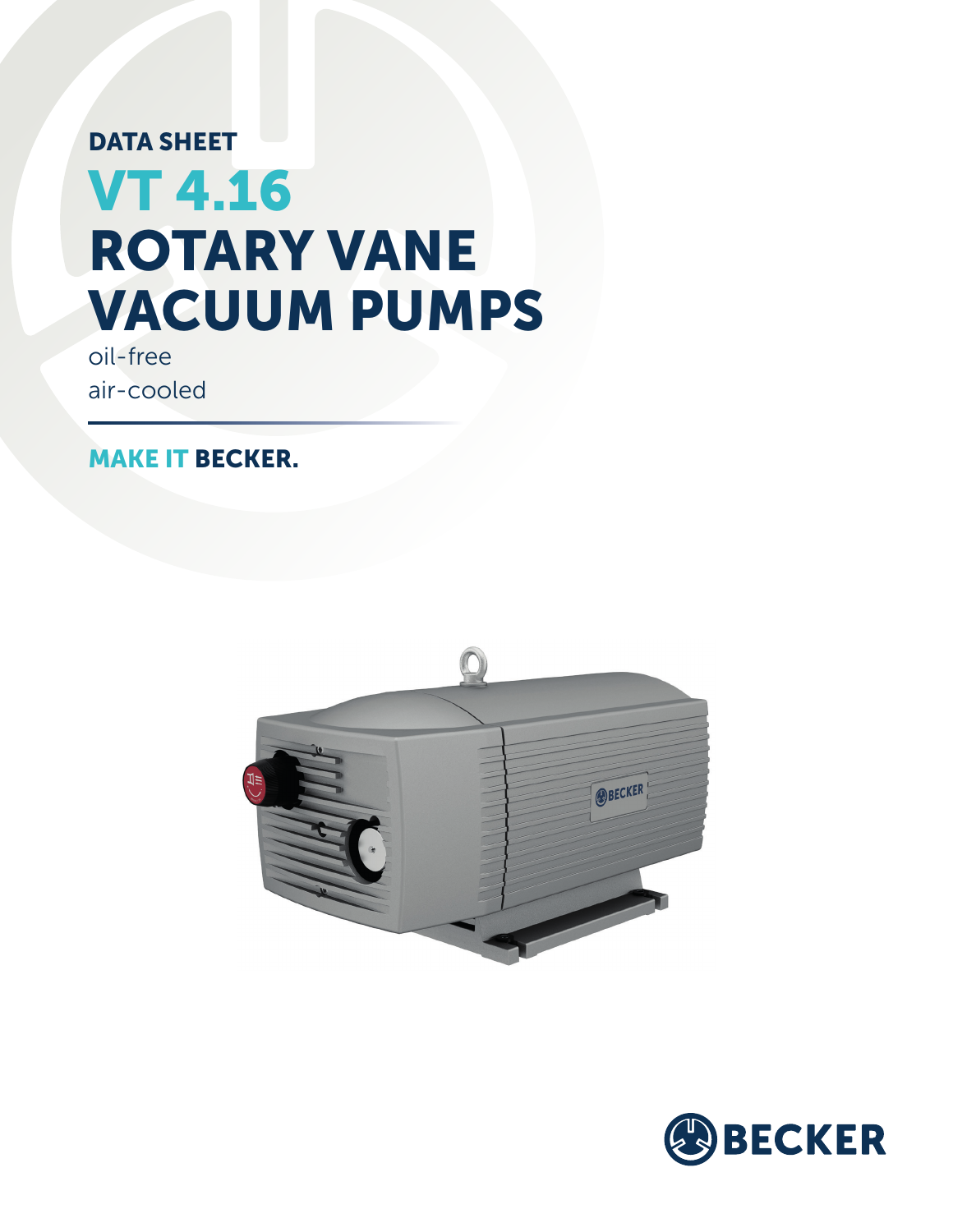





- 1 Vacuum connection (G½)
- 2 Vacuum regulating valve
- 3 Blow-off valve
- **▪** Including integrated suction air filter
- **▪** Dimensions in inch

| Suction air rate |       | <b>Vacuum</b> |          | <b>Motors</b><br>$3\sim$ |       | <b>Emission sound</b><br>pressure level <sup>1)</sup> |       | Weight<br>with motor         |
|------------------|-------|---------------|----------|--------------------------|-------|-------------------------------------------------------|-------|------------------------------|
| <b>CFM</b>       |       | Torr          | in. HgV  | hp                       |       | dB(A)                                                 |       | lbs                          |
| 50 Hz            | 60 Hz | $50.860$ Hz   | 50660 Hz | 50 Hz                    | 60 Hz | 50 Hz                                                 | 60 Hz |                              |
| 9.4              | 11.2  | 112.5         | 25.4     | 0.7                      | 0.9   | 61                                                    | 64    | $\approx$ 49.6 <sup>2)</sup> |

 $^{10}$  According to DIN EN ISO 3744 (KpA = 3 dB(A)), 39.4 inch distance, at medium load, both connection sides piped<br>2) Depending on the motor

Depending on the motor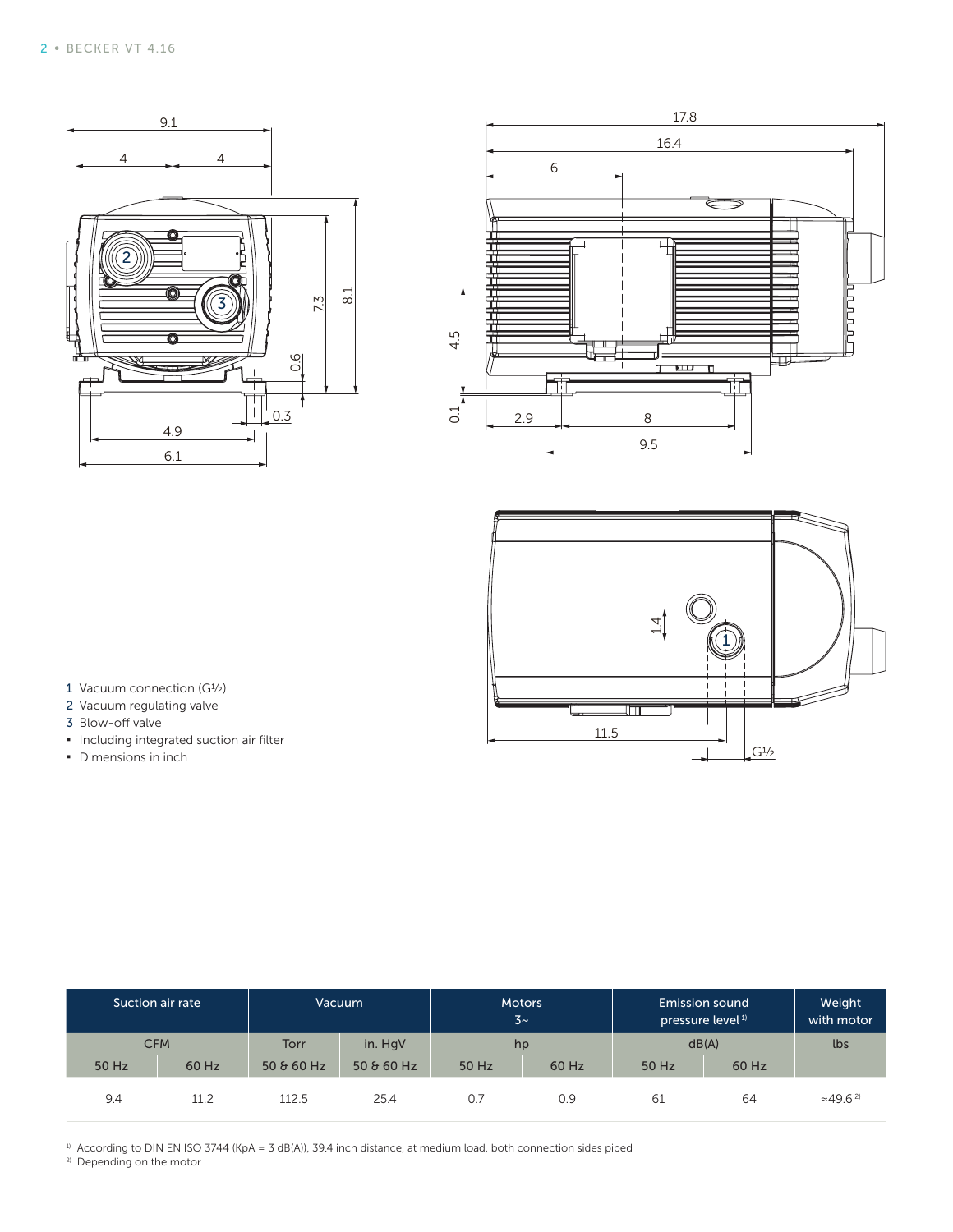| $3~$ Motors |       |                 |      |         |       |                 |      |   |                       |  |
|-------------|-------|-----------------|------|---------|-------|-----------------|------|---|-----------------------|--|
| #           | 50 Hz |                 |      |         | 60 Hz |                 |      |   | Version               |  |
|             | hp    |                 | rpm  | A       | hp    |                 | rpm  | A |                       |  |
| 01          | 0.7   | 175-260/300-450 | 1420 | 3.8/2.2 | 0.9   | 202-300/350-520 | 1700 |   | 3.9/2.25 IP54 • ISO F |  |

| $1~M$ otor |       |              |      |                |       |             |      |                |                                              |
|------------|-------|--------------|------|----------------|-------|-------------|------|----------------|----------------------------------------------|
| #          | 50 Hz |              |      |                | 60 Hz |             |      |                | Version                                      |
|            | hp    | $\vee$       | rpm  | $\overline{A}$ | hp    | V           | rpm  | $\overline{A}$ |                                              |
| 02         | 0.7   | $230 + 10\%$ | 1360 | 4.6            | 0.9   | $230 + 10%$ | 1600 | 5.2            | IP54 • ISO F<br>20 µF (450 V)                |
| 03         |       |              |      |                | 0.9   | $115 + 6%$  | 1630 | 9.5            | UL(E123782)<br>IP54 • ISO F<br>80 µF (240 V) |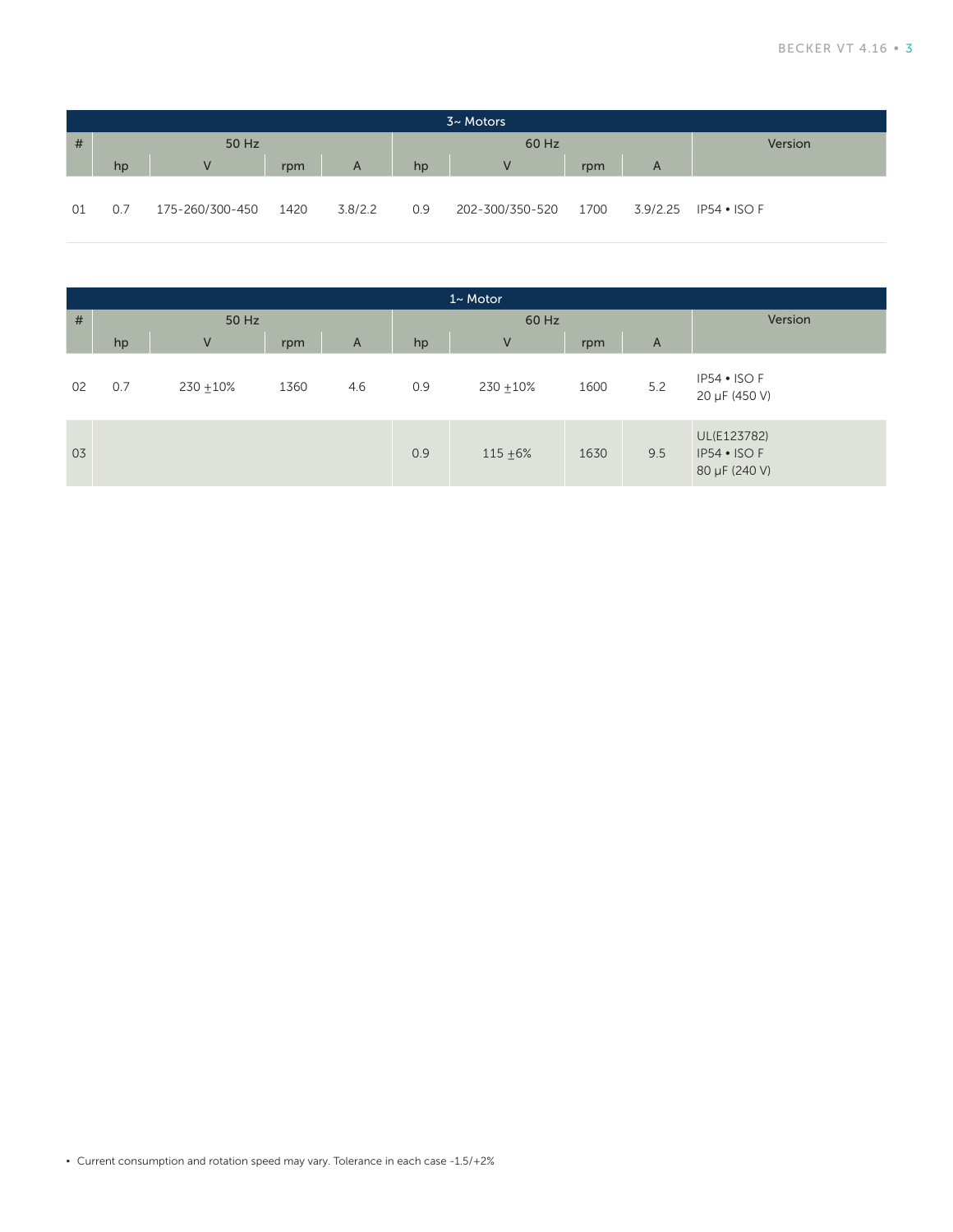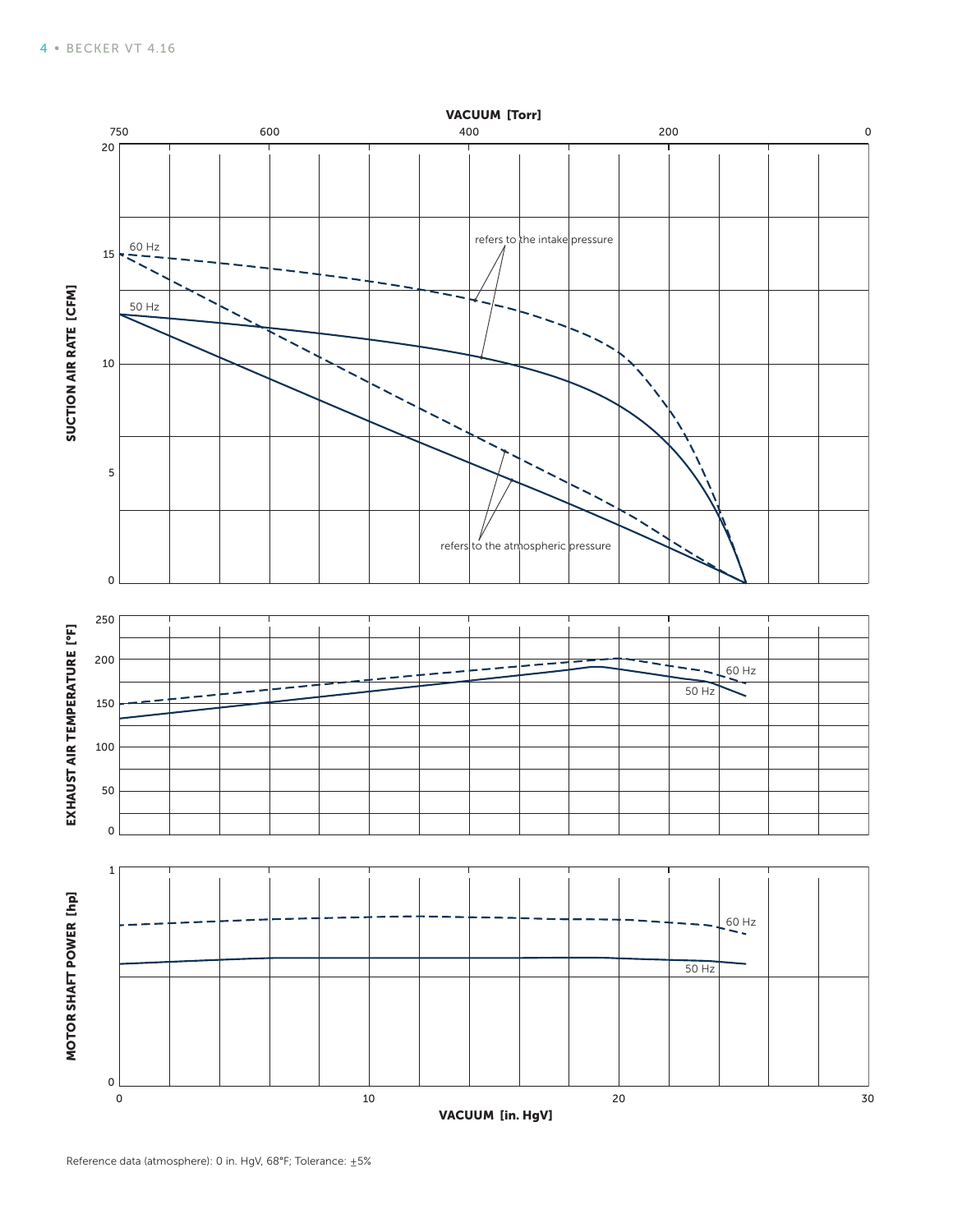VARIANTS AND ACCESSORIES

### VX 4.16

 $+$ 

#### SERIES X: BECKER INNOVATION WITH TOP WARRANTY

Equipped with specially developed vanes, these oil-free rotary vane pumps distinguish themselves by high abrasion resistance, and with that extremely long service lives. Due to the low wear there is also minimal dust, so the series X pumps are perfectly suited for precision processes under clean room conditions.

This innovation branded by Becker is outstanding not only because of its 100 percent oil-free operation, excellent degree of efficiency and low power consumption.

In the area of sensitive vacuum, series X also guarantees precise low-pulsation air conduction.

Becker guarantees for these pumps a vane life-time of 20,000 operating hours or a maximum of 3 years. The enhanced longevity of X series pumps also extends service life intervals, and can cut out the need for frequent service visits with costly pump failures now no longer an issue.



## ADVANTAGES

- Quick, clean and quiet
- Oil-free
- Wear resistant
- Energy saving
- Long-life reliability
- Ultimate pressure 26.6 in. HgV

OTHER VARIANTS AND ACCESSORIES

- **•** With external suction filter, e.g. series FV<sup>1)</sup>
- **•** Sound proof box SH 20<sup>1)</sup>



Example for an external suction filter



Sound proof box SH 20

<sup>1)</sup> See separate data sheet

**▪** Possible combinations on request